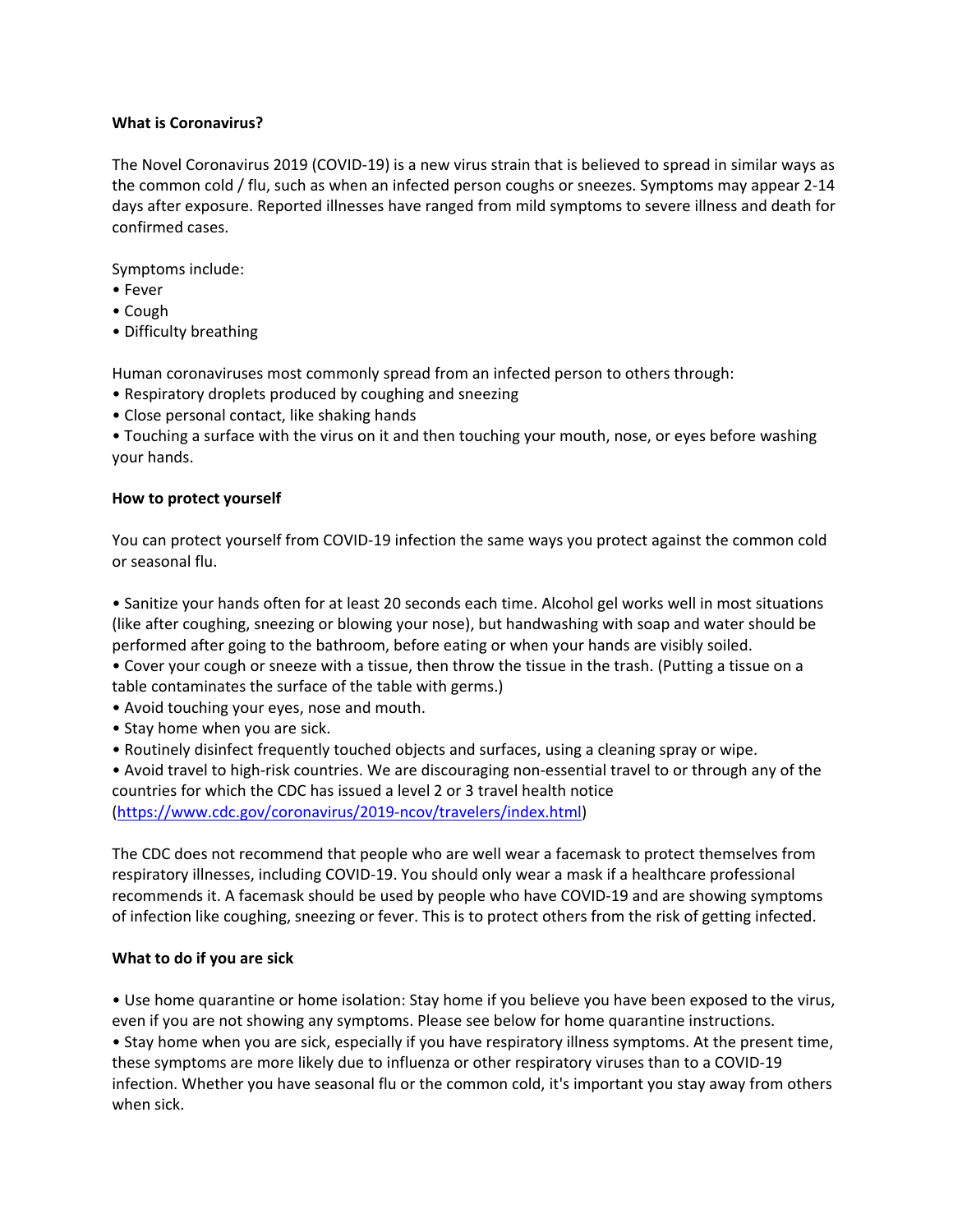• Monitor yourself for fever, coughing and shortness of breath.

#### **When you should seek medical evaluation and advice?**

• If you have an emergency medical situation, call 9‐1‐1.

• If you are over 60 years old, or have underlying conditions such as pregnancy, diabetes, palpitations, lung disease and weakened immune system, work with your doctor to develop a plan to determine your health risks to coronavirus and how to manage symptoms. If you do have symptoms, contact your doctor immediately.

• For worsening symptoms or difficulty breathing, please contact your primary care provider or consider a virtual visit.

• If you do not have a high‐risk condition and your symptoms are mild, you do not need to be evaluated in person and do not need to be tested for COVID‐19. (Please see Home Quarantine and Isolation Instructions below)

We ask that you please avoid coming to the emergency department, unless you have a health emergency and/or you have been advised by a provider to do so. This helps prevent the risk of spreading this disease and further exposure in our community and allows us to dedicate critical and limited emergency resources to those who are very sick.

#### **Who should be tested?**

A common question right now is, "Why can't I get tested?" The answer: Not everyone needs to be tested. And, people with flu‐like symptoms are not being tested for COVID‐19 unless they meet certain criteria set by the CDC. The criteria are set by the CDC as a condition of the FDA‐approved emergency use authorization, which allows new tests to be used in an emergency situation on high‐risk people only. That criteria have widened in the last week to include people who are hospitalized with symptoms that are otherwise unexplained. That is in addition to testing people with travel history, and people with contacts to a known case. These criteria may evolve to include more people over time, as this situation is evolving rapidly.

#### **Home Quarantine and Isolation Instructions**

If you are currently sick with a fever, respiratory symptoms or a virus, you should avoid exposure to others. If you have a possible significant exposure to COVID‐19 because of travel or direct exposure to a known case, the current recommendation is for you to stay home for 7 days (home quarantine) even if you do not develop symptoms or your illness has improved. If you are ill, we recommend avoiding exposure to others (home isolation) until you have been well (without a fever or feeling ill) for 72 hours. Many patients will have a prolonged cough after they are sick – if you are otherwise well, contact your doctor or one of the noted resources to determine if it is safe to return to your usual activities.

Guidelines for home quarantine and home isolation include:

- Stay at home and do not have visitors.
- Do not go to another person's home.
- Do not use public transportation
- Restrict activities outside your home, except for seeking medical care.
- Do not go to work, school or public areas.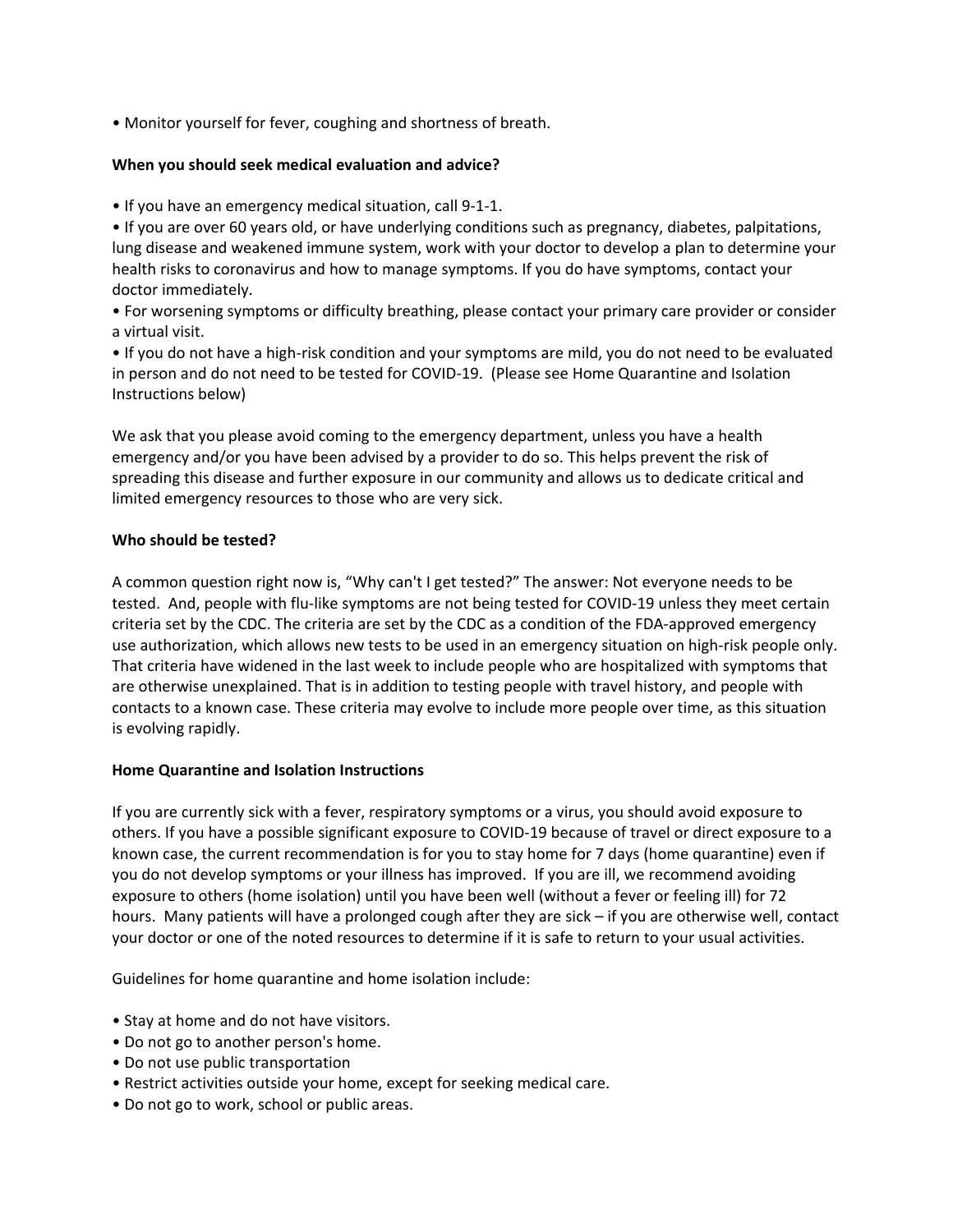• Avoid close contact with household members (stay 10 feet away when possible).

- Cover coughs and sneezes.
- Clean all "high touch" surfaces every day.
- Use separate sleeping and bathroom/bathing facilities, if feasible.

• Avoid sharing personal household items (dishes, drinking glasses, cups, eating utensils, towels, or bedding) with other people or pets in your home. After using these items, they should be washed thoroughly with soap and water.

• Call ahead before visiting your doctor. This will help the healthcare provider's office take steps to keep other people from getting infected or exposed.

• If you have been tested for COVID‐19, stay home until your healthcare provider contacts you about your test results.

#### **Does this mean my family or other people I live with need to self‐quarantine?**

Other members of the household are not required to self‐quarantine, unless they have been told by a medical professional to do so. If you develop symptoms and are suspected to have novel coronavirus, members of the household will be classified as close contacts and will then need to be in self‐ quarantine.

#### **How is this Virus Treated?**

Most people with common human coronavirus illness will recover on their own. There is no specific antiviral treatment recommended for COVID‐19. People with COVID‐19 should receive supportive care to help relieve symptoms. For severe cases, treatment should include care to support vital organ functions.

#### **Additional Information**

For up to date information about coronavirus and the community public health response, visit your local public health website

• CDC: COVID‐19: https://www.cdc.gov/coronavirus/2019‐ncov/index.html

# **Asymptomatic patients with travel/contact risk:**

CDC approved home care advice for well patients with an epidemiological risk: Monitor yourself for cough, fever (greater or equal to 100.4 F, or difficulty breathing, or other signs of illness).

- $\circ$  Check your temperature at least twice a day, once in the morning and once in the evening.
- o Record the reading on a piece of paper.
- o Don't eat, drink, chew gum, or brush your teeth for 30 minutes before taking your temperature.
- o Do not let anyone else use the thermometer during this period.

During the monitoring period you should:

o Avoid travel via public transportation (no ride shares, taxi, airplanes, ships, buses, trams, or trains).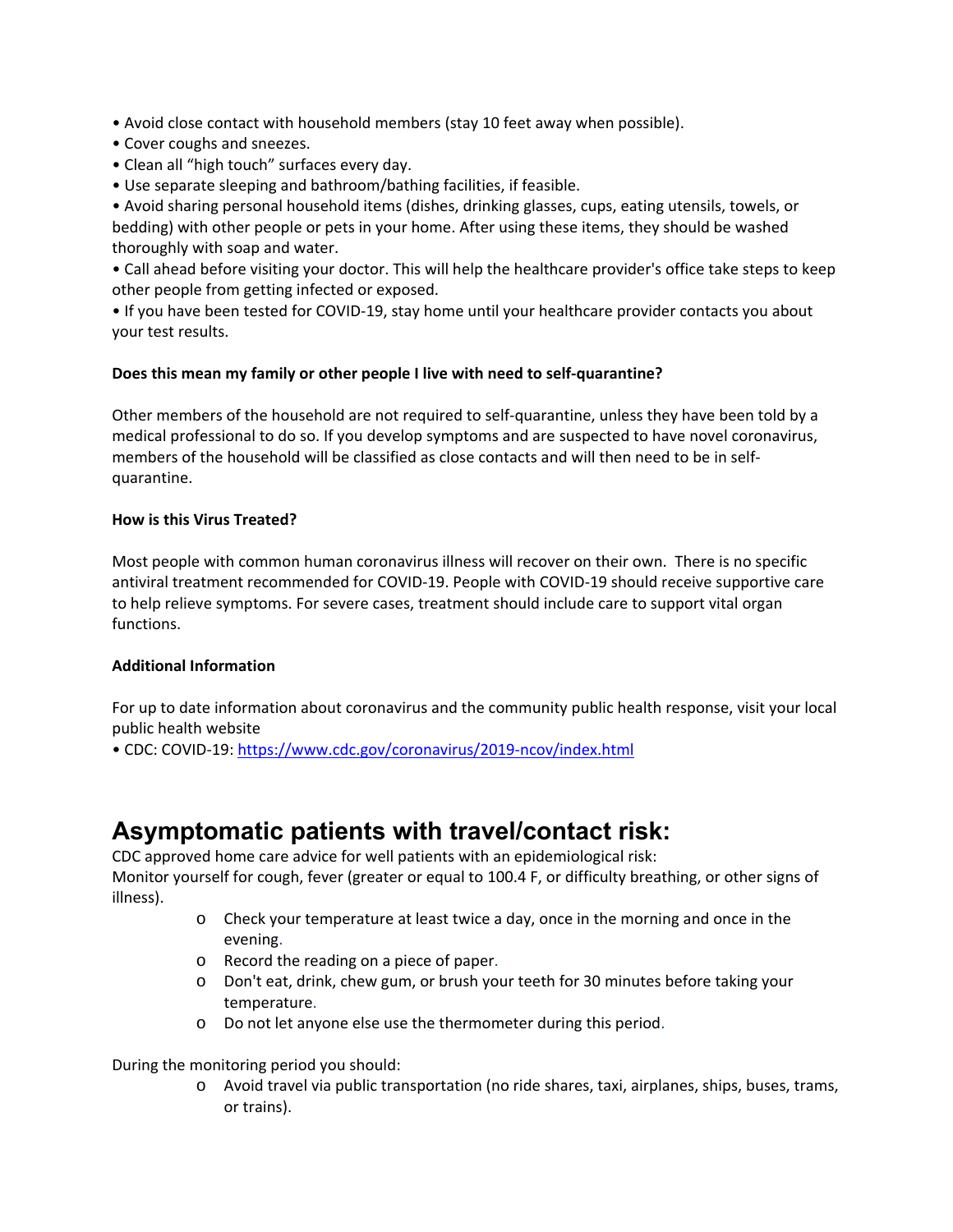- o Avoid having people (e.g., friends, family, coworkers) over to your home.
- o Avoid public places or activities that bring you in close contact, within 6 feet of others.
- o Don't share personal household items like cups, glasses, utensils, toothbrushes.
- o Wash your hands often with soap and water or alcohol‐based hand gel (both are effective).
- o Clean all "high touch" surfaces every day.
- $\circ$  It is ok to go to work and school, if you are well and do not have a fever (greater or equal to 100.4 F).

If you develop above symptoms,

- o Cover your cough and avoid direct contact with household members and others.
- o Contact your primary care provider as needed. During off hours, contact ProvRN.
- $\circ$  If you can't contact your primary care provider, or are very ill, call 911 and tell them you are at risk for novel coronavirus and have developed symptoms.
- o Call your PCP on day 6‐8 of your illness so we can check on you (sooner if your symptoms are severe)

# **Symptomatic patients with/without travel/contact risk:**

CDC approved home care advice for stable patients that have symptoms with or without an epidemiological link that do not require hospitalization:

Monitor your cough, fever, and/or difficulty breathing.

- o Check your temperature several times daily, before you take medications intended to lower fever. Record the reading on a piece of paper.
- o Don't eat, drink, chew gum, or brush your teeth for 30 minutes before taking your temperature
- o Do not let anyone else use the thermometer during this period.
- o Cover your cough and avoid direct contact with household members and others.
- o Contact your primary care provider as needed. During off hours, contact ProvRN.
- $\circ$  If you can't contact your primary care provider and are very ill, call 911 and tell them you are at risk for novel coronavirus and have severe symptoms.
- o Call your PCP on day 6‐8 of your illness so we can check on you. It is usually safe to return to work/school when your fever is gone at least 72 hours (without fever lowering medications), and your symptoms are improved.
- o For patients with confirmed COVID‐19 following testing, you may return to work either 7 days after the positive test or 72 hours after resolution of both fever and cough (without fever lowering medications), whichever is longer.

During your illness you should:

- o Avoid travel via public transportation (no airplanes, ships, buses, trams, or trains).
- o Stay home from work and school.
- o Avoid having people (e.g., friends, family, coworkers) over to your home.
- o Avoid public places or activities that bring you in close contact, within 6 feet, of others.
- o Don't share personal household items like cups, glasses, utensils, toothbrushes.
- o Wash your hands often with soap and water or alcohol‐based hand gel (both are effective).
- o Clean all "high touch" surfaces every day.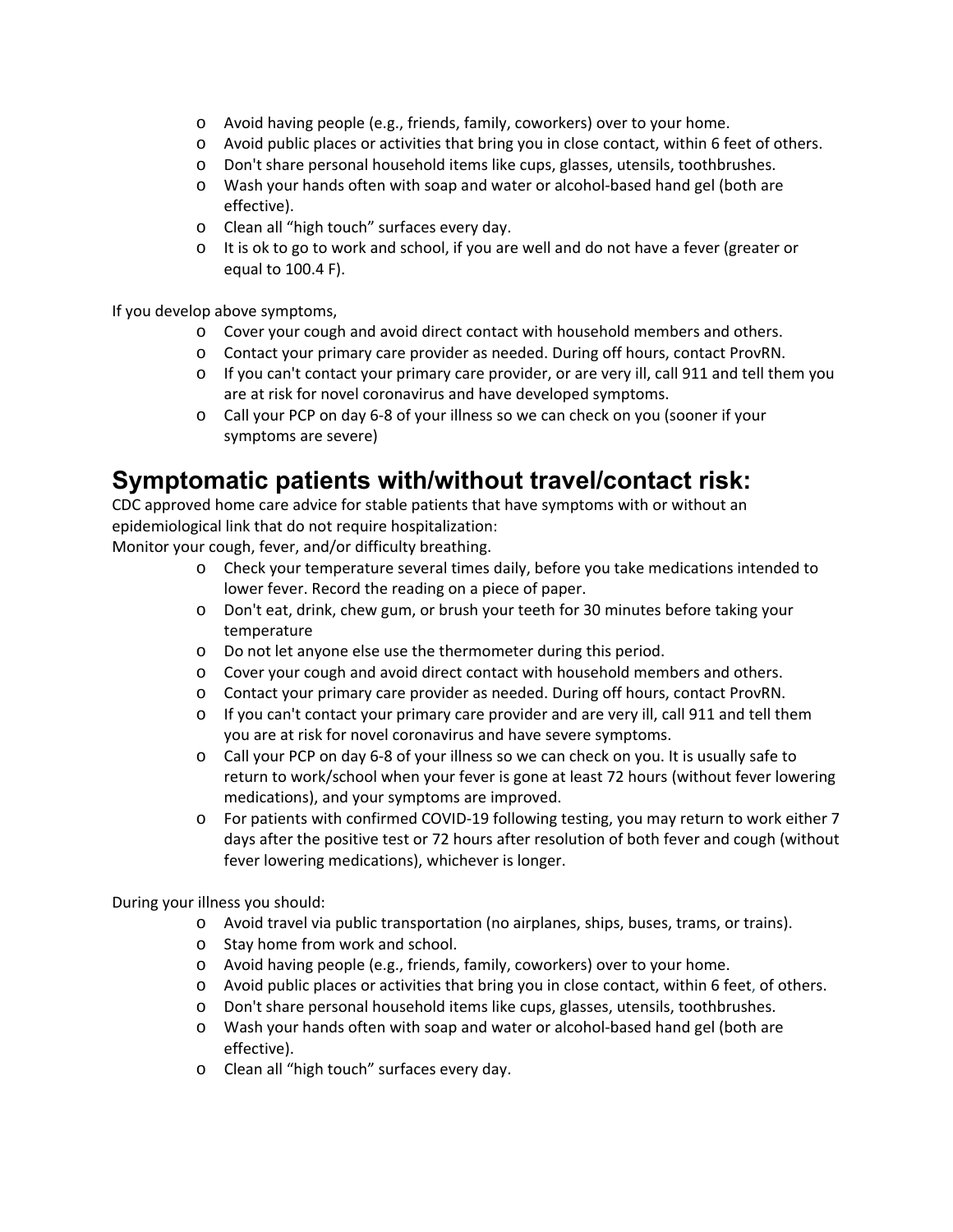# **If your flu test is negative:**

- □ A COVID-19 (coronavirus) test will be run.
- $\Box$  The COVID-19 test will take an additional 1 to 3 days to run, but may take up to 7 to 10 business days depending on lab capacity.
- $\Box$  We will contact you by phone or MyChart when your lab results are back.

## **If your flu test is positive:**

 It is usually safe to return to work or school after your fever is gone at least 24 hours (Temperature over 100.4F without taking fever-lowering medications) and the symptoms of cough or shortness of breath are improved for at least 24 hours.

## **If your COVID-19 test is negative:**

 You may return to work or school once your fever has resolved for at least 24 hours and symptoms are improved for at least 24 hours (Temperature over 100.4F without taking fever-lowering medications).

# **If your COVID-19 test is positive:**

- You will get a phone call with next steps.
- You may return to work either 7 days after the positive test or 72 hours after resolution of fever AND symptoms, whichever is longer (Temperature over 100.4F without taking fever-lowering medications), shortness of breath or cough, whichever is longer.

## **General Guidance:**

Call your Primary Care Provider (PCP) if your symptoms do not improve or if they get worse.

- If your clinic is closed, call ProvRN at 800-700-0481.
- If you cannot contact your primary care provider and you are very ill, call 911. Tell them you are at risk for novel coronavirus and have severe symptoms.

If FMLA or disability paperwork is needed, please contact your primary care office.

## **Things to do while you are sick:**

- Drink plenty of fluids:
	- o Clear liquids like water, clear broth, herbal tea, or warm lemon water are good choices.
	- o Warm liquids help sooth sore throats.
	- o Avoid caffeine and alcohol. These can dehydrate you.
- Take medicines as recommended by your provider:
	- $\circ$  If you are taking other medicines, check with the pharmacist who has your complete list of medicines to ensure nothing will interact.
	- o Over-the-counter cough medicine may temporarily help control or quiet a cough.
	- o Sore Throat Care:
		- Over-the-counter sore throat lozenges or spray may help numb a sore throat.
		- Sore throats can be soothed without medication by gargling with saltwater:
			- Dissolve  $\frac{1}{4}$  to  $\frac{1}{2}$  teaspoon of salt in 4 to 8 ounces (about half a glass) of warm water.
	- o Fever or body aches can be treated with Tylenol (acetaminophen). Follow the directions on the package.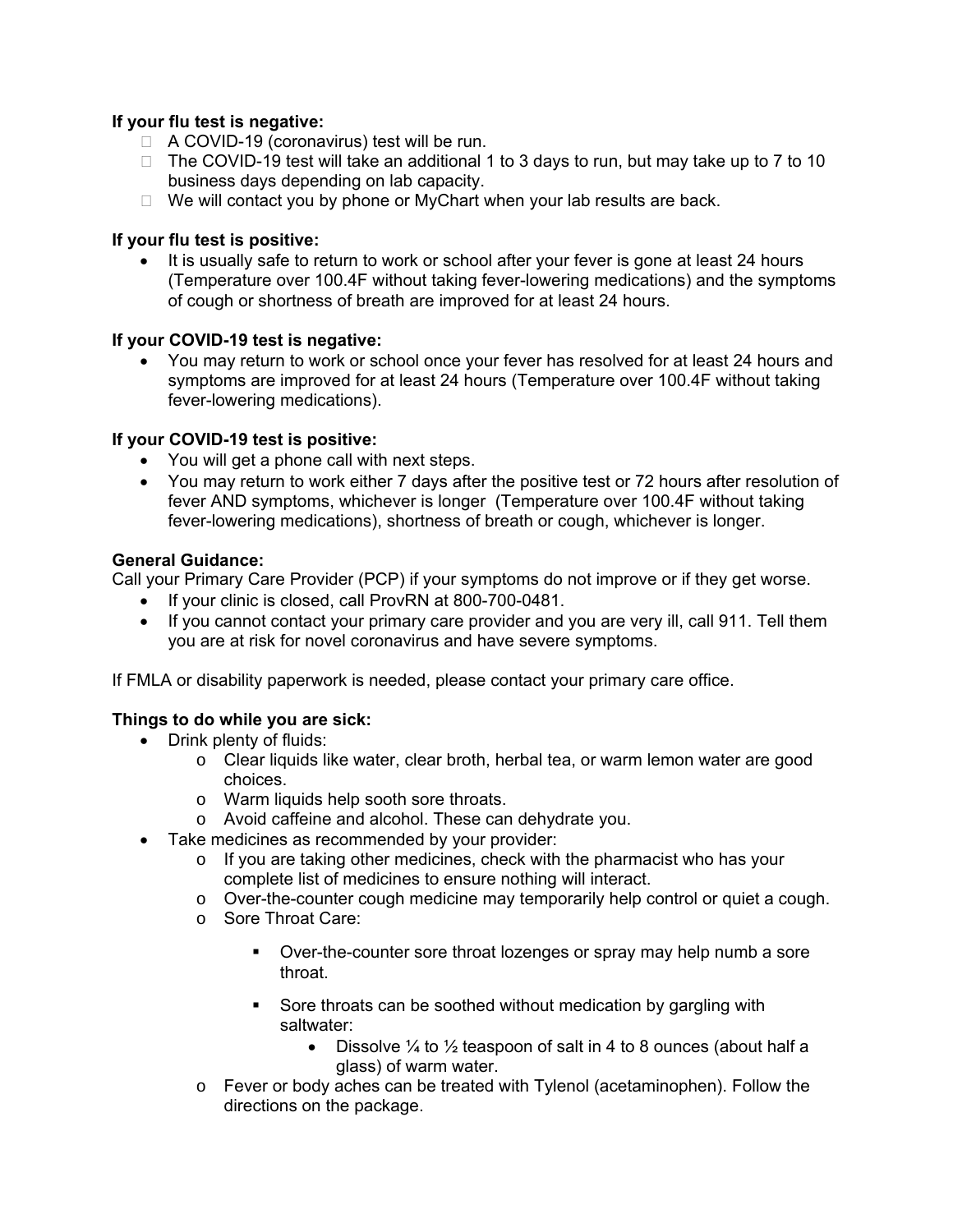- o Avoid NSAID medicines like Advil or Motrin (ibuprofen), or Aleve (naproxen).
- Get plenty of rest.

## **To avoid sharing your illness:**

- Please stay home and at least 6 feet away from people while you are sick.
	- o Avoid using public transportation (no airplanes, ships, buses, trams, or trains).
	- o Avoid having people (like friends, family, or coworkers) over to your home.
	- o Avoid public places or activities that bring you in close contact with others.
- Wash your hands often with soap and water or an alcohol-based hand gel (both are effective).
- Cover your cough.
- Do not share personal household items like cups, glasses, utensils, and toothbrushes.
- Clean all "high touch" surfaces, such as countertops, door handles, light switches, computers, or phones every day

XXXXXXXX has been evaluated for a possible COVID-19 infection. The patient is being asked to self-quarantine due to risk of COVID-19. Based on patient risk factors, we recommend:

# **If the patient is not deemed medically appropriate for testing and therefore** *NOT* **tested**

- Patient may return to work or school 72 hours after resolution of fever and symptoms (Temperature over 100.4F without taking fever-lowering medications).

## **If the test is NEGATIVE** for COVID-19:

- Patient may return to work or school once their fever has resolved for at least 24 hours and symptoms are improved for at least 24 hours (Temperature over 100.4F without taking feverlowering medications).

## **If the test is POSITIVE** for COVID-19:

- Patient should only return to work either 7 days after the positive test or 72 hours after resolution of fever AND symptoms, whichever is longer (Temperature over 100.4F without taking fever-lowering medications), shortness of breath or cough, whichever is longer.

# **Well‐Care information for patients concerned about COVID‐19 (novel coronavirus)**

To limit the risk of spreading COVID‐19 in the community, we are working with health officials to quickly identify and evaluate any suspected cases.

The same steps that you take to prevent seasonal flu and the common cold are the same ones to take for preventing COVID‐19. These steps are detailed further below.

## **How COVID‐19 is spread**

Health experts are still learning all the details about how COVID‐19 is spread.

Similar illnesses spread from an infected person to others through:

- o Coughing and sneezing.
- o Close personal contact, such as touching or shaking hands.
- o Touching something with the virus on it and then touching your mouth, nose, or eyes.

#### **How severe is COVID‐19?**